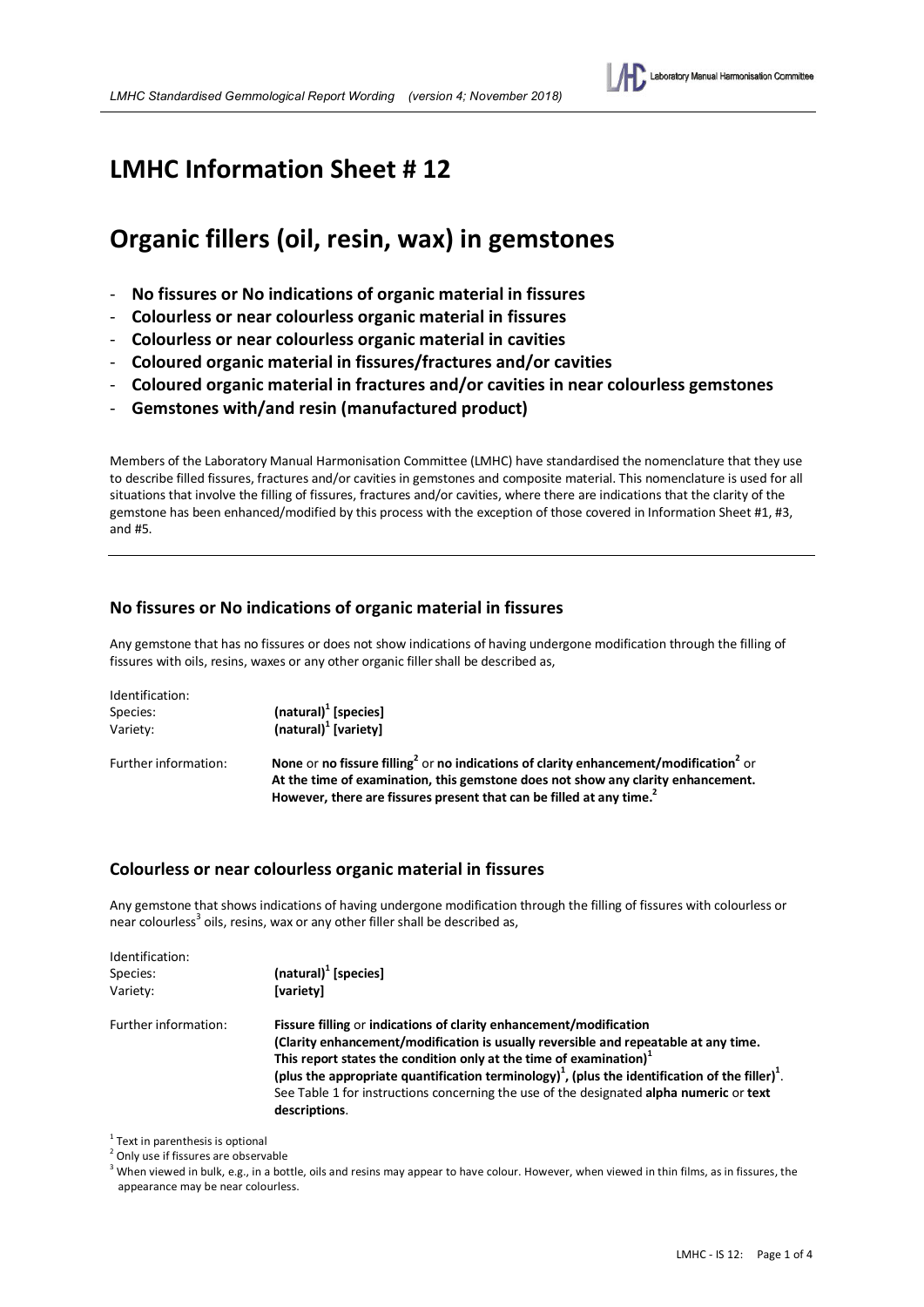| Status:                                   | <b>No</b><br><b>fissures</b><br>present in<br>stone | No or insignificant<br>filler in fissures <sup>2</sup>                        | Quantification and identification of filler in fissures       |                                                                  |                                                                     |
|-------------------------------------------|-----------------------------------------------------|-------------------------------------------------------------------------------|---------------------------------------------------------------|------------------------------------------------------------------|---------------------------------------------------------------------|
| <b>Report</b><br><b>Alpha</b><br>numeric: |                                                     |                                                                               | <b>F1</b>                                                     | F <sub>2</sub>                                                   | F <sub>3</sub>                                                      |
| <b>Report</b><br>Text:                    | <b>None</b>                                         | No / Insignificant<br>fissure filling                                         | <b>Minor</b> amount of filler<br>(resin/other) in fissures    | Moderate amount of<br>filler (resin/other) in<br>fissures        | Significant amount of<br>filler (resin/other) in<br>fissures        |
|                                           |                                                     | or                                                                            | or                                                            | or                                                               | or                                                                  |
|                                           |                                                     | No / Insignificant<br>indications of clarity<br>enhancement /<br>modification | Indications of minor<br>clarity enhancement /<br>modification | Indications of moderate<br>clarity enhancement /<br>modification | Indications of significant<br>clarity enhancement /<br>modification |

#### Table 1: Quantification and identification of filler in fissures

Note A: Opaque residues of resins that remain behind within fissures following 'cleaning' or through deterioration shall not be reported upon within the context of this IS. However, an informative note shall be placed on reports if opaque residues of resins or oils remain behind within fissures of gemstones through deterioration, e.g., drying or incomplete cleaning. An example of such a note would be: (resin/other) residues present.

Note B: The presence of materials within fissures that occur naturally is not within the context of this IS and need not be declared.

Note C: Whether using the alpha numeric or text description, the report shall also illustrate the equivalent by appending the above table or this Information Sheet shall be referenced.



#### Figure 1: Illustrations for quantification of filler in fissures

<sup>1</sup> Wording in parentheses is optional

<sup>2</sup> Only use if fissures are observable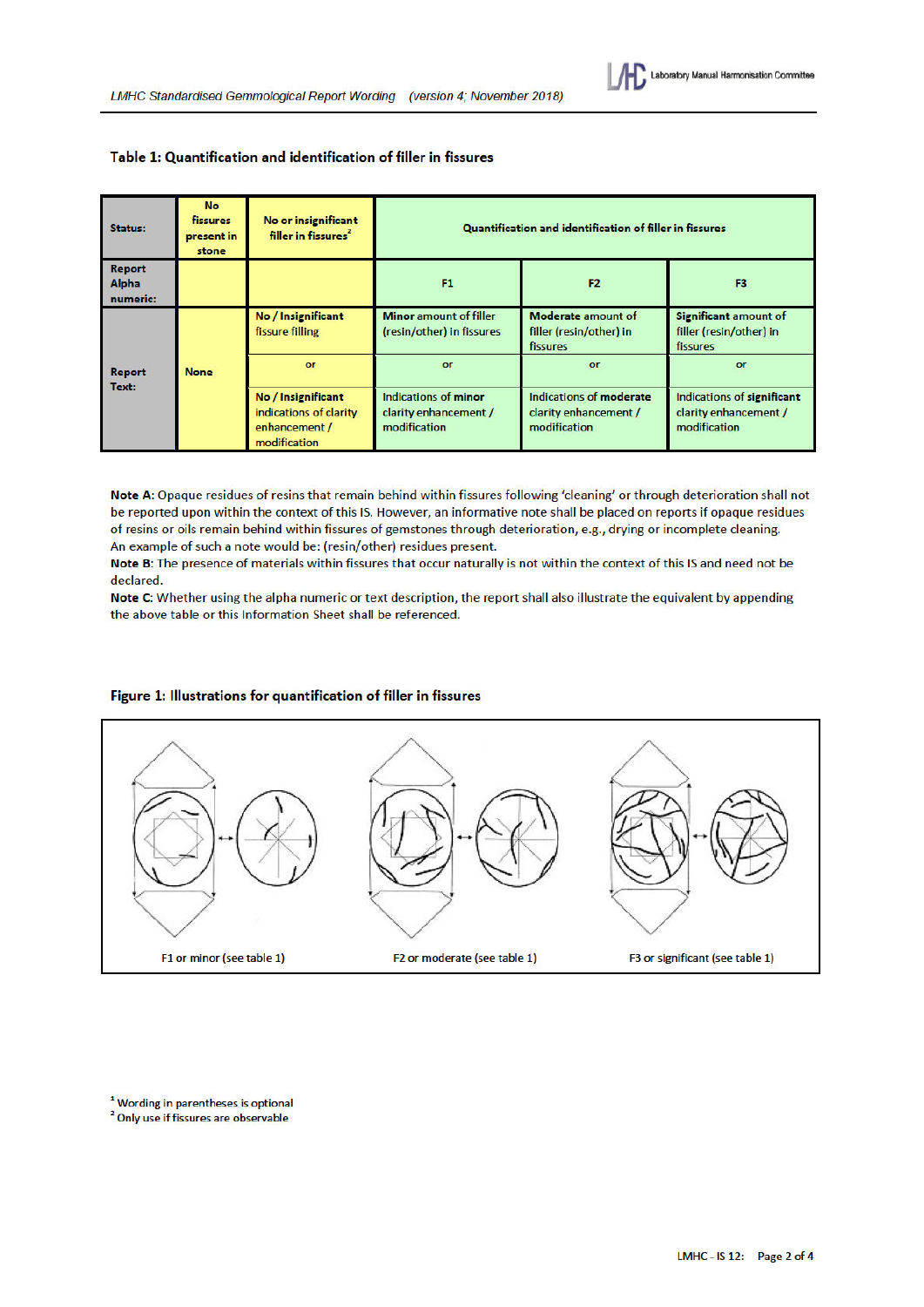

Any gemstone that shows indications of having undergone modification through the filling of wide fractures and/or cavities with colourless or near colourless<sup>3</sup> resins or wax shall be described as.

| Identification:             |                                                                                                                         |  |
|-----------------------------|-------------------------------------------------------------------------------------------------------------------------|--|
| Species:                    | $(natural)1$ [species]                                                                                                  |  |
| Variety:                    | <b>[variety]</b>                                                                                                        |  |
| <b>Further information:</b> | <b>Cavity filling</b>                                                                                                   |  |
|                             | (plus the appropriate quantification terminology) <sup>1</sup> , (plus the identification of the filler) <sup>1</sup> . |  |
|                             | See Table 2 for instructions concerning the use of the designated alpha numeric or text                                 |  |
|                             | descriptions.                                                                                                           |  |

#### Table 2: Quantification and identification of filled wide fractures/cavities

| Condition $\rightarrow$                      | Quantification and identification of filler in fracture(s) / cavity(ies) |                                  |                              |
|----------------------------------------------|--------------------------------------------------------------------------|----------------------------------|------------------------------|
| <b>Report Alpha</b><br>$numeric \rightarrow$ |                                                                          |                                  | сз                           |
| Report Text $\rightarrow$                    | <b>Minor</b> amount of filler                                            | <b>Moderate</b> amount of filler | Significant amount of filler |
|                                              | (resin/wax) in cavities                                                  | (resin/wax) in cavities          | (resin/wax) in cavities      |

Note D: Whether using the alpha numeric or text description, the report shall also illustrate the equivalent by appending the above table or this Information Sheet shall be referenced.

Note E: The presence of material within fractures that has occurred naturally is not within the context of this IS and need not be declared.

Note F: Durability/stability: fillers may be unstable at elevated temperatures and to chemical agents. Special care shall be taken when repairing jewellery items set with filled gemstones. The unmounting of such stones prior to jewellery repair is recommended.

## **Coloured organic material fractures and/or cavities**

Any gemstone that shows evidence of having fissures/fractures filled with coloured agents<sup>2</sup> that have an effect on the colour<sup>4</sup> shall be described as,

| <b>Identification</b><br>Species:<br>Variety: | $(natural)1$ [species]<br><b>[variety]</b>                                                                                                                                                                                                                                                                                                                                                      |
|-----------------------------------------------|-------------------------------------------------------------------------------------------------------------------------------------------------------------------------------------------------------------------------------------------------------------------------------------------------------------------------------------------------------------------------------------------------|
| <b>Further information:</b>                   | Coloured filler in fissures/fractures (and/or cavities) or<br>indications of clarity and colour enhancement / modification by a coloured substance<br>(plus the appropriate quantification terminology) <sup>1</sup> , (plus the identification of the filler) <sup>1</sup> .<br>See Table 1 and 2 for instructions concerning the use of the designated alpha numeric or text<br>descriptions. |

<sup>1</sup> Wording in parentheses is optional

<sup>3</sup> When viewed in bulk, e.g., in a bottle, oils and resins may appear to have colour. However, when viewed in thin films, as in fissures, the appearance may be colourless to near-colourless.

<sup>4</sup> Filling material has sufficient colour to be seen in a thin film, i.e., within fissures

<sup>&</sup>lt;sup>2</sup> This clause does not include the presence of polishing compounds in fissures